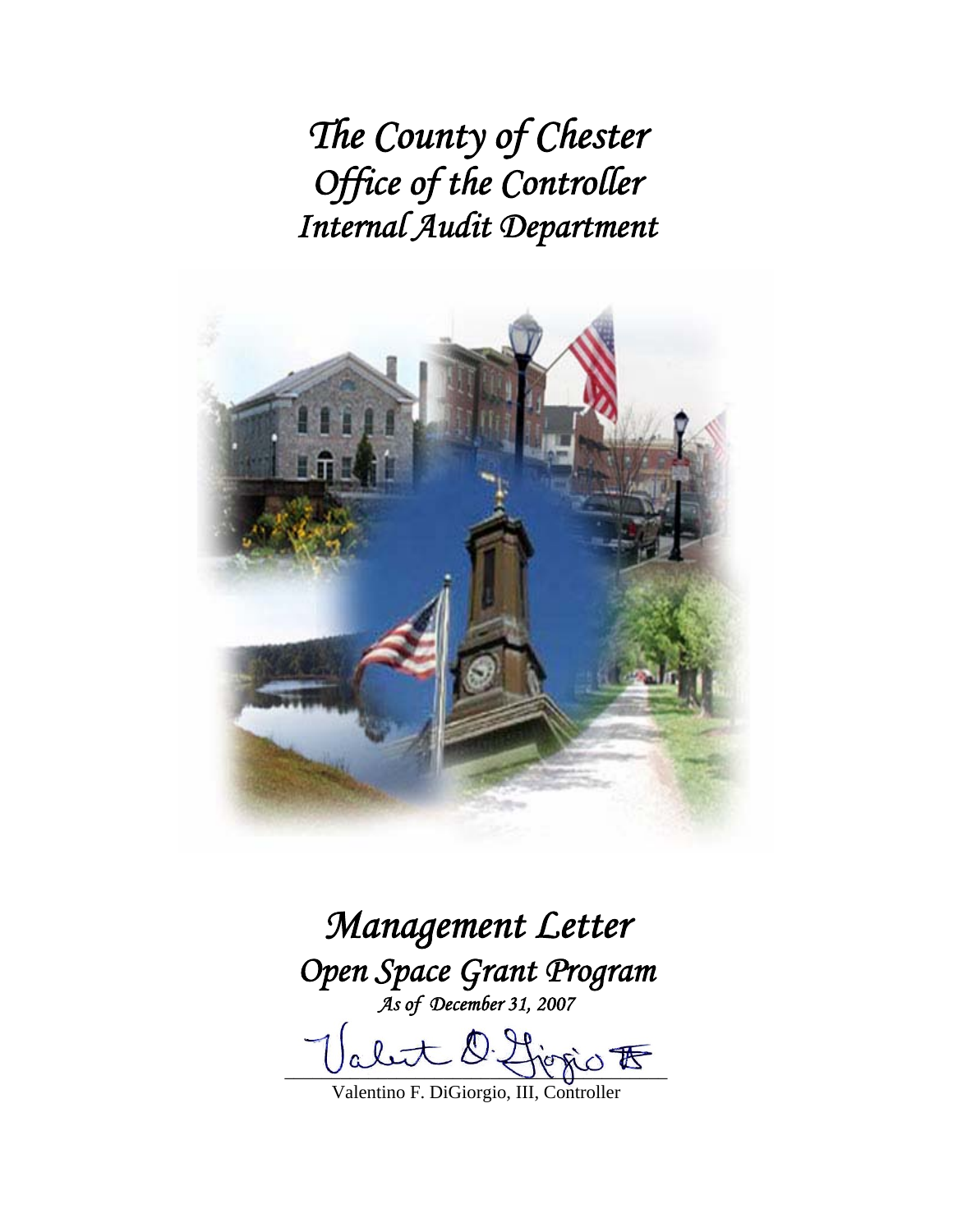**To:** William Gladden, Director of Open Space Preservation Ronald Bailey, Planning Director Pat Bokovitz, Director of Community Development John Mikowychok, Director, Parks and Recreation

# *Introduction*

On April 1, 2008 Internal Audit completed a review of the County of Chester's Open Space Grant Program. Sharon Kaye Jones, CIA was the auditor-in-charge and was assisted by a member of the Finance department staff. This review was conducted at the Controller's request based on the outcome of an audit risk re-assessment that was performed in the summer of 2006. The purpose of this review was to quantify and identify all recipients of open space grants awarded by the County of Chester from 1989 through 2007 and to ensure that the County is properly recording and accounting for expenditures with regard thereto. The scope of this review included the following Commissioner approved awards:

- Municipal Park Grants
- Spray/Drip Irrigation Grants
- Conservancy Grants
- Agricultural Easements (State Programs and County *Challenge* Grants)
- Park Acquisitions
- Vision Partnership Awards (Tier I and Tier II)
- Open Space Recreation And Environmental Resource Grants
- Community Revitalization Grants (Streetscapes and Sewer and Water).

## *Grant Program Overview*

In 1989, the Commissioners of Chester County created and funded a comprehensive effort to preserve open space. Specifically, programs are designed to conserve productive non-irrigated agricultural soils in various open space areas, provide adequate local and county park and recreation opportunities, preserve significant natural areas, and encourage revitalization of developed areas.

As of December 31, 2007, \$185 million had been distributed by the County Commissioners to fund Open Space programs and initiatives. The approximate allocation of funds spent at the end of 2007 is summarized below:

| Administrative costs (1989-1999)<br>$\mathbf{m}$ .             | 1,000,000<br>\$ |
|----------------------------------------------------------------|-----------------|
| Municipal Park and Spray Irrigation Grants<br>$\blacksquare$ . | 46,000,000      |
| <b>Conservancy Grants</b><br>$\blacksquare$                    | 29,000,000      |
| <b>Agricultural Easements</b><br>$\blacksquare$                | 65,000,000      |
| Park Acquisitions<br>$\blacksquare$ .                          | 17,000,000      |
| <b>Park Acquisitions</b><br>$\blacksquare$ .                   | 17,000,000      |
| Vision Partnership<br>$\blacksquare$                           | 5,000,000       |
| <b>Community Revitalization</b><br>$\blacksquare$              | 22,000,000      |
| Total                                                          | \$185,000,000   |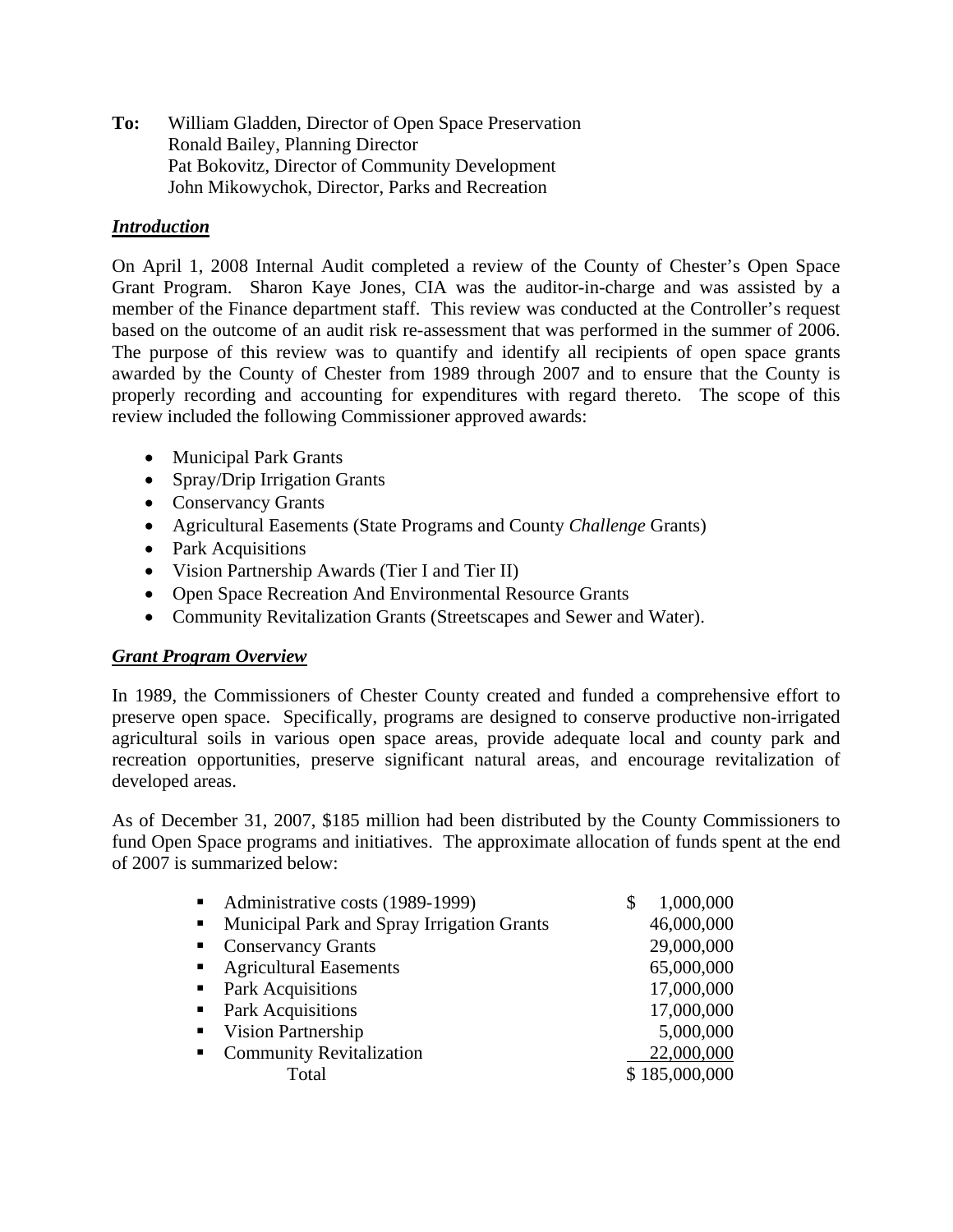## *Background Information*

Prior to the onset of this review, a member of the Finance department staff, Financial Analyst Cynthia Ludwig, worked with members of the Open Space Preservation, Planning, Parks, and Community Development Departments, to compile spreadsheets which listed all Open Space Grant commitments, an aggregate allocation of \$185M, by type, date, and amount. Internal Audit used these spreadsheets to perform the steps necessary to achieve the objectives of this review.

### *Procedural Overview*

Internal Audit selected a representative sample of grant and acquisition transactions from the summarized list of commitments prepared by the Finance department. Awarded monies were verified to Commissioner (Grantor) approval found in contracts, grant agreements, easement deeds or resolutions. Payments were matched against the terms of these signed documents. Actual payouts were verified to a copy of a check or signed voucher submitted to the Office of the Controller.

### *Executive Summary*

Open Space records maintained by the Departments of Open Space Preservation, Planning, Parks and Community Development adequately support the summarized list of grant commitments provided Internal Audit by the Finance Department. Only a few non-material calculation, payment, and/or recording errors were noted during this review. (4 out of 203 transactions tested) These errors generally occurred during the early years of the Commissioner's Open Space initiative, specifically in 1990, 1993, 1996 and 1998. In addition, Internal Audit noted one instance in 2004 in which a \$6,000 cash award was processed as an in-kind grant commitment.

### *Recommendations*

Internal Audit recommends that the Departments of Open Space Preservation, Planning, Parks, and Community Development continue to maintain complete and well organized files related to Open Space commitments. In some cases, historic files dating back to prior administrations were not as detailed or comprehensive as they are now. All files should contain a copy of every material document related to the transaction. Such documentation should also include copies of invoices provided by municipalities to substantiate their actual costs related to the approved project for reimbursement purposes.

Internal Audit further recommends that record retention guidelines specific to Open Space files and contracts be established and formally documented in a policy. It has been brought to Internal Audit's attention that departments involved in Open Space transactions are unclear as to "where" and "how long" these records should be kept. Until such time as the Commissioners adopt and approve a policy addressing such matters, the Office of the Controller proposes that these records be maintained indefinitely.